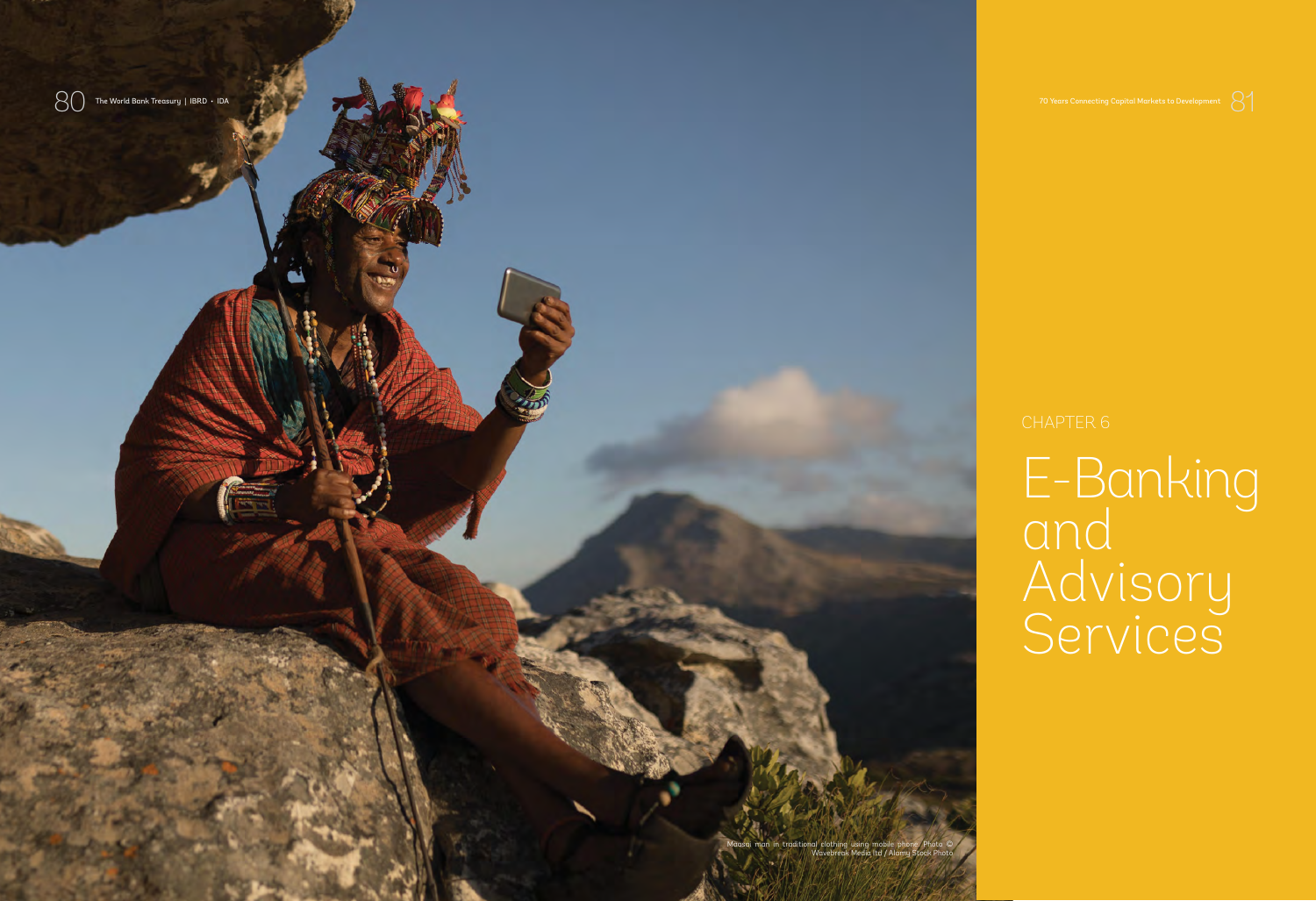83



With the dawn of the millennium, the World Bank Treasury issued its first fully integrated electronic bond (E-bond) and moved into a new domain, capturing the spirit of the new world of electronic connectivity.

The \$3 billion issue in January 2000 was the first bond to be offered for investors globally via internet platforms, and this was revolutionary. Goldman Sachs was the sole book runner among a nine-dealer syndicate, all of which had an electronic capability. George Richardson, who was formerly Goldman's Head of Supranational Debt Capital Markets client coverage and currently the Director of World Bank Treasury's Capital Markets Department, recalls, "The World Bank's objective was to issue the first frontto-back, fully electronic bond. This included orders being placed via websites, confirmation and allocation of orders by syndicate managers on internal extensions of these same websites, automatic feeding to settlement systems and electronic secondary trading. The initiative pushed many envelopes, especially with Y2K preparations taking up most IT departments' focus. Yet, it was done. Very successfully too, creating new and lasting features in the market and refreshing the World Bank's brand as a trailblazer and market leader."

The syndicate included retail-oriented brokers Charles Schwab and Paine Webber, and the distribution involved 570 tickets, with the smallest being a \$1,000 order placed through Schwab's online platform. Until then, this breakthrough security had been available only to institutional investors, but now mid-size and retail investors could access the information on a transparent, worldwide platform.

The E-bonds were at the time the most cutting-edge financial products on offer, and the notes surpassed expectations. By 8 a.m. Washington, D.C. time on Thursday, January 20, the order book had exceeded \$5 billion—of which \$1.7 billion in orders came via the internet. "The World Bank Treasury was both entrepreneurial and innovative—able to work with the Street and with technology firms in coming up with the idea of the of first E-bond. It was very successful,"37 said Afsaneh Beschloss, the World Bank Treasurer from 1999 to 2001.

"At that point we obviously didn't have smart phones, but Internet use was increasing," Beschloss said. Iranian-born, with experience working with J.P. Morgan in London and New York, she had a variety of roles at the World Bank before being appointed Treasurer in 1999. She was known for her innovative approach to capital markets and played a key role in the creation of capacity building and asset management services for asset managers in developing countries that were the prime focus of her successor as Treasurer, Graeme Wheeler.

Afsaneh Beschloss, World Bank Treasurer, 1999–2001

*"The World Bank Treasury was both entrepreneurial and innovative — able to work with the street and with technology firms in coming up with the idea of the first E-bond. It was very successful."* 

According to Beschloss during her tenure as Treasurer, "Whatever new tools became available, we were early adopters. Back then, it seemed quite complicated getting all the information from the various investors to see how they were lining up to buy our bonds and using that information to price the bonds competitively. Technology helped us to reduce our borrowing costs more than others." Although widely deemed a success, the pioneering E-Bond had been seen in some financial circles as ahead of its time. "Few thought that the time was ripe,"38 Beschloss told a Euromoney conference in London six months after the successful issue.

She emphasized World Bank Treasury's commitment to continued development of its products along with rapidly evolving technology and said the E-bond epitomized the "democratization of bond purchases"

82 The World Bank Treasury | IBRD • IDA 70 Years Connecting Capital Markets to Development

by making it available to small investors. They could trade instantly on the Internet with all the relevant information available on the issue and watch the World Bank road show on their screens. World Bank Treasury called the E-bond "integrated," which meant offering the bond online to the back end of trading on the secondary markets. "Such a bond had never been issued before, and we had the objective of being the first issuer of such a transaction to the market,"39 noted Beschloss.

Throughout the decade, the World Bank continued to innovate in the emerging field of electronic trading. It became the first issuer to develop its own electronic swaps trading platform, called "E-swaps," which allowed the World Bank to run electronic auctions to select swap counterparties for individual transactions.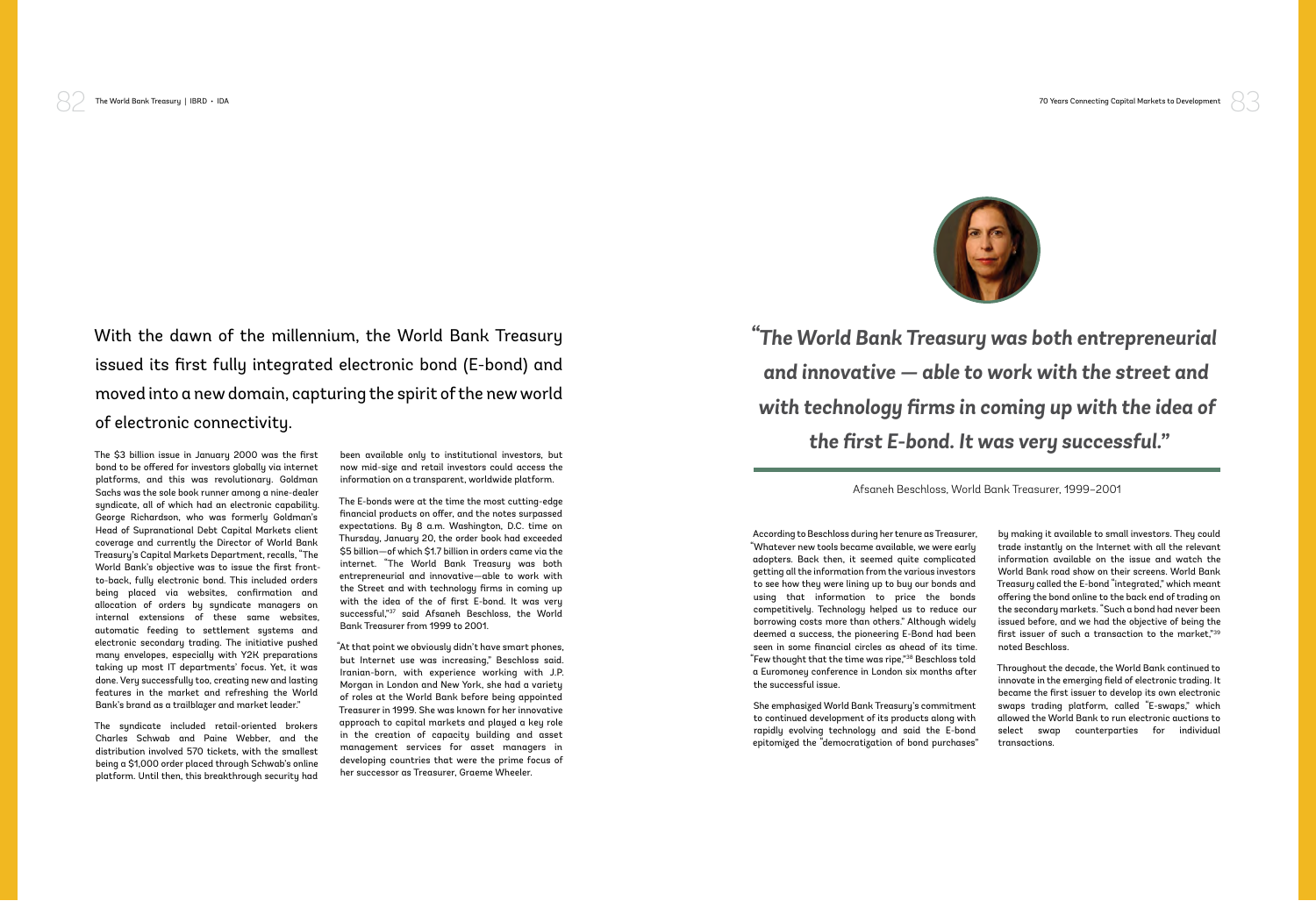85

### **Advisory Services**

From 2001 to 2005, Graeme Wheeler, a New Zealander, served as the World Bank's Treasurer. He was the first non-U.S. citizen to hold the position since Dutchman Daniel Crena de Iongh (the first Treasurer, whose tenure ended in 1952). Before taking over the position, Wheeler had focused on building the foundations of three key advisory services offered by the Bank—in banking and risk management, in debt management, and in asset management—and he continued to foster those services as Treasurer.

Wheeler took a special interest in expanding the World Bank's toolkit of advisory services. This included the [Reserves Advisory and Management](http://treasury.worldbank.org/en/about/unit/treasury/client-services/reserves-advisory-and-management-program)  [Program \(RAMP\),](http://treasury.worldbank.org/en/about/unit/treasury/client-services/reserves-advisory-and-management-program) which offers technical assistance and capacity building to help countries manage their

central bank reserves, sovereign wealth funds, and national pension funds. The toolkit also expanded to include the [Government Debt and Risk Management](http://treasury.worldbank.org/en/about/unit/treasury/client-services/government-debt-risk-management-program)  [\(GDRM\) program,](http://treasury.worldbank.org/en/about/unit/treasury/client-services/government-debt-risk-management-program) providing technical advisory services in those areas to middle-income countries that are home to 75 percent of the world's poor.

RAMP provided a particularly vivid example of the strength of the World Bank's character as an international cooperative. As World Bank member countries emerged from the crises of the 1990s, many began building their central bank reserves. Some were accumulating sovereign wealth funds or moving to fund their social welfare systems and establishing substantial reserves to do so. All received regular reports on the World Bank's management of its own reserves and pension assets.

Not surprisingly, member countries began asking if the World Bank could help them build their own capacity in this area. With strong support from Treasurer Graeme Wheeler, World Bank Treasury responded. By 2000, a team led by Jennifer Johnson-Calari and Wendy Mendes in the Investment Management Department was working with a number of central banks to upgrade their reserve management capacity. It was evident that there was much more the World Bank could do, but it lacked the funding. Without a budget increase from the World Bank, World Bank Treasury could not afford to expand this area of its business.

Ken Lay, who had just returned as Deputy Treasurer after six years as a country and sector Director in other areas of the World Bank's operations, realized that there was a long-standing business model in the

financial markets that could solve the problem. He proposed that the World Bank offer asset management services for the central banks and sovereign wealth funds for a modest fee, consistent with private-sector asset managers' fees for highgrade fixed income portfolio management. He calculated that economies of scale would enable the fees to cover both incremental asset management expenses as well as the cost of providing capacitybuilding advisory services and covering the costs that clients incurred in sending team members to participate in highly collaborative training program.

World Bank Treasury took this idea to World Bank Management and the Board, and by mid-2001, both had approved. World Bank Treasury began managing reserves for its first three RAMP clients. Wheeler's strong support enabled RAMP to grow rapidly. During

Koji Nagai, President and Group CEO, Nomura Holdings, Inc.



Graeme Wheeler, World Bank Treasurer, 2001–2005



*"The World Bank Treasury is a pioneer in using capital market products to meet the needs of clients. It is a center of excellence in providing advice to clients and managing the World Bank's own portfolios. Such innovation and excellence are recognized around the world—thanks to the tremendously talented and dedicated World Bank Treasury colleagues."*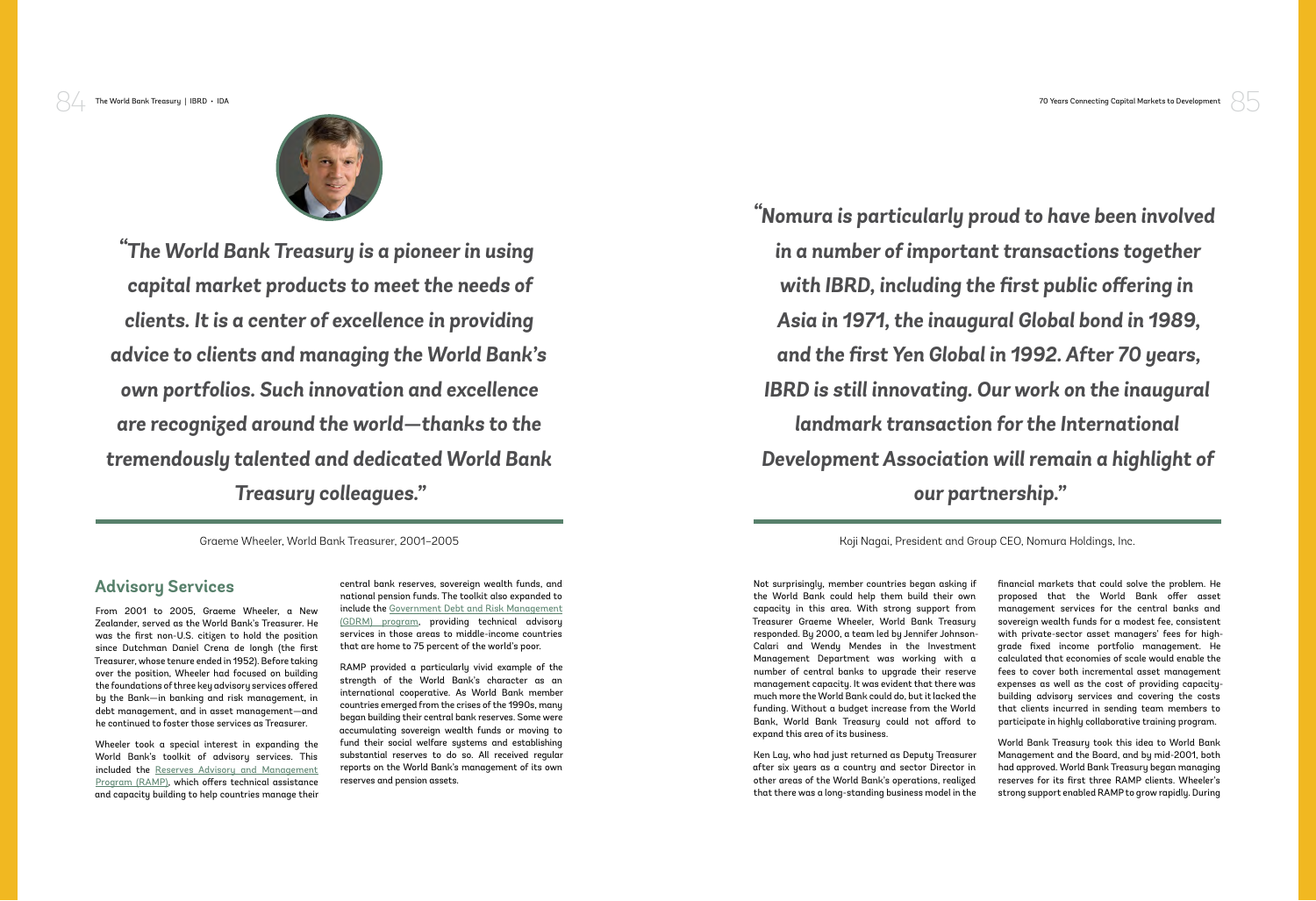

his tenure, the number of clients rose rapidly, generating revenues for World Bank Treasury and economies of scale that actually reduced in nominal terms the cost to the World Bank for its own World Bank Treasury functions. "Finance Ministries are charged to manage large debt portfolios, which are often the largest portfolios in a country and which can generate substantial risk to its balance sheet. I felt it was our responsibility to provide capacitybuilding in sovereign debt management to our clients," Wheeler said in 2017.40

This menu of investment offerings allowed clients to achieve returns consistent with their risk profiles and objectives and to construct portfolios that they may not have the technical capacity to manage on their own. "We could do what the International Monetary Fund (IMF) could not do. The IMF didn't manage money," Calari-Johnson said in an interview. She goes on to say, "The IMF could give high-level advice, but they couldn't talk about building a risk system. And the private sector could manage assets, but it was highly conflicted in giving technical assistance. So that was the niche that we operated in."41 The initiative included internships at the World Bank Treasury and technical workshops in Washington, D.C., and in Paris.

"The organizations were unrecognizable at the end of a RAMP engagement," she said. "Depending on the country, the financial and asset management systems could not have been more primitive and subject to abuse, not internally, but by Wall Street. And by the time we finished, they were as sophisticated as any asset manager on Wall Street. They were highly trained, highly professional and highly sophisticated consumers of the services."44

Developing the commercial advisory services helped transform World Bank Treasury into a self-funding entity. Lay said later it was the achievement he was most proud of. "Because of RAMP, until I left World

Bank Treasury in 2011, revenues more than doubled. It gave us the capacity to put money into some very innovative things,"42 he said. "It was an asset management company within the World Bank,"43 said Calari-Johnson, who was hired from the U.S. Federal Reserve to create the RAMP program. She said building capacity involved partner-to-partner cooperation between those foreign central banks participating in the program and World Bank Treasury staff.

Wheeler ended his term as Treasurer in 2005 and served as the Bank's Managing Director for Operations until 2010. "The World Bank Treasury is a pioneer in using capital markets to meet the needs of clients, and a center of excellence in providing advice to clients and managing the World Bank's own portfolios," he said. "This innovation and excellence is recognized around the world, and achieved, thanks to the tremendously talented and dedicated World Bank Treasury colleagues."45

Marcus Wallenberg, Chairman of the Board, SEB



*"It is with great pleasure that we have worked in collaboration with the World Bank over the last decade to enable and engage international investors in inclusive and greener growth across many new economies. It is our hope, that through this partnership—and the strong interest and support we see from investors—we can continue to be a close partner and drive finance towards integration of longer term social impact considerations in financial assessments."*

(top) Machava BCI Bank Autobank Counter staff. Mozambique. Photo © Eric Miller / World Bank; (center) BCEL Bank. Vientiane, Lao PDR. Photo © Stanislas Fradelizi / World Bank; (bottom) Traders work on the floor of the Ghana Stock Exchange in Accra, Ghana, June 15, 2006. Photo © Jonathan Ernst / World Bank

Lloyd Blankfein, Chariman and CEO, Goldman Sachs

*"Goldman Sachs has been a proud partner of the World Bank, working together toward a shared vision of global growth driven by activity in the capital markets. This partnership has yielded over \$40 billion of capital raised and a number of landmark transactions, including the first-ever fully integrated electronic bond in 2000."*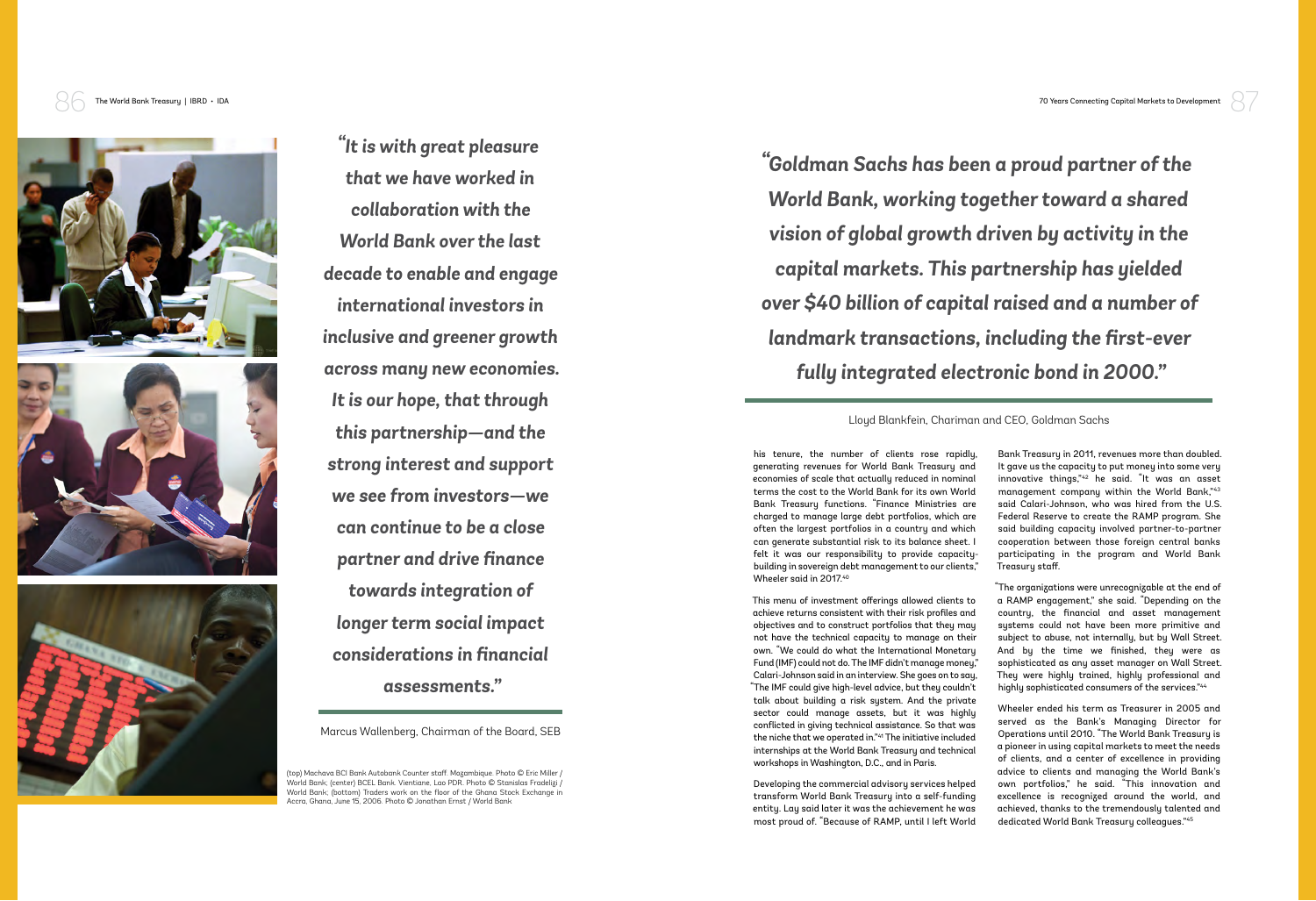89

### **The International Finance Facility for Immunisation**

In 2006, the World Bank partnered with several of its member countries, as well as with GAVI, the Vaccine Alliance and Goldman Sachs, to create a new international organization called the International Finance Facility for Immunisation (IFFIm) to fund immunization of children in the world's poorest countries. Its asset base consists of long-dated, legally binding pledges from nine governments: the United Kingdom, France, Italy, Norway, Australia, Spain, the Netherlands, Sweden, and South Africa. Based on the strength of these pledges, IFFIm borrows money in the international capital markets, which it then uses to fund immunization programs.

IFFIm, which was established as a charitable company in the United Kingdom, was designed as an entirely new type of organization. It has a volunteer Board of Directors but no staff. Instead, its work is outsourced to existing organizations. World Bank Treasury is one of those organizations, providing all types of financial services to IFFIm as its Treasury Manager, from arranging its capital markets issues to managing its liquidity.

From its inception in 2006 through mid-2018, IFFIm had disbursed \$2.6 billion to support vaccine purchase and delivery programs to 71 different developing countries. Those funds have gone to combat a wide variety of diseases, including approximately \$205 million for pneumococcal vaccine, \$190 million for polio eradication and \$140 million for measles mortality reduction.

IFFIm's inaugural bond issue in 2006, lead managed by Goldman Sachs and Deutsche Bank, raised \$1 billion. It required World Bank Treasury staff to engage in extensive marketing around the world to explain this new type of supranational issuer to investors. Since then, World Bank Treasury has arranged multiple issues for IFFIm across the globe, including in the Japanese, U.K., and Australian markets, as well as the sukuk market. In recognition of the ground-breaking nature of IFFIm's use of the international capital markets, *mtn-i* magazine recognized IFFIm in 2013 as the 'Socially Responsible Investing Innovation of the Decade.'



In conjunction with Vaccination Week and World Immunization Week, Haiti introduced pentavalent vaccines in partnership with GAVI. Its target: protect more than 200,000 children against five deadly diseases: diphtheria, tetanus, pertussis (also known as whooping cough), Haemophilus influenzae type B and hepatitis B (2014). Photo © Jonathan Stern / GAVI

88 The World Bank Treasury | IBRD • IDA 70 Years Connecting Capital Markets to Development



Nepalese children celebrating on the day Nepal becomes the first country in the world to use support from GAVI, the Vaccine Alliance to begin protecting its children with Inactivated Polio Vaccine (IPV). The introduction is part of a plan to ensure that IPV will be available to millions of children in GAVI-supported countries through the introduction of the vaccine into routine immunisation systems (2014). Photo © Oscar Seykens / GAVI

James Forese, President of Citi and Head of Citi's Institutional Clients Group, Citibank



Celia Massinga (21) has her baby Victor (3 months) vaccinated at Mahulana Health Center, Moamba District, Maputo Province, Mozambique (2017). Photo © Guido Dingemans / GAVI